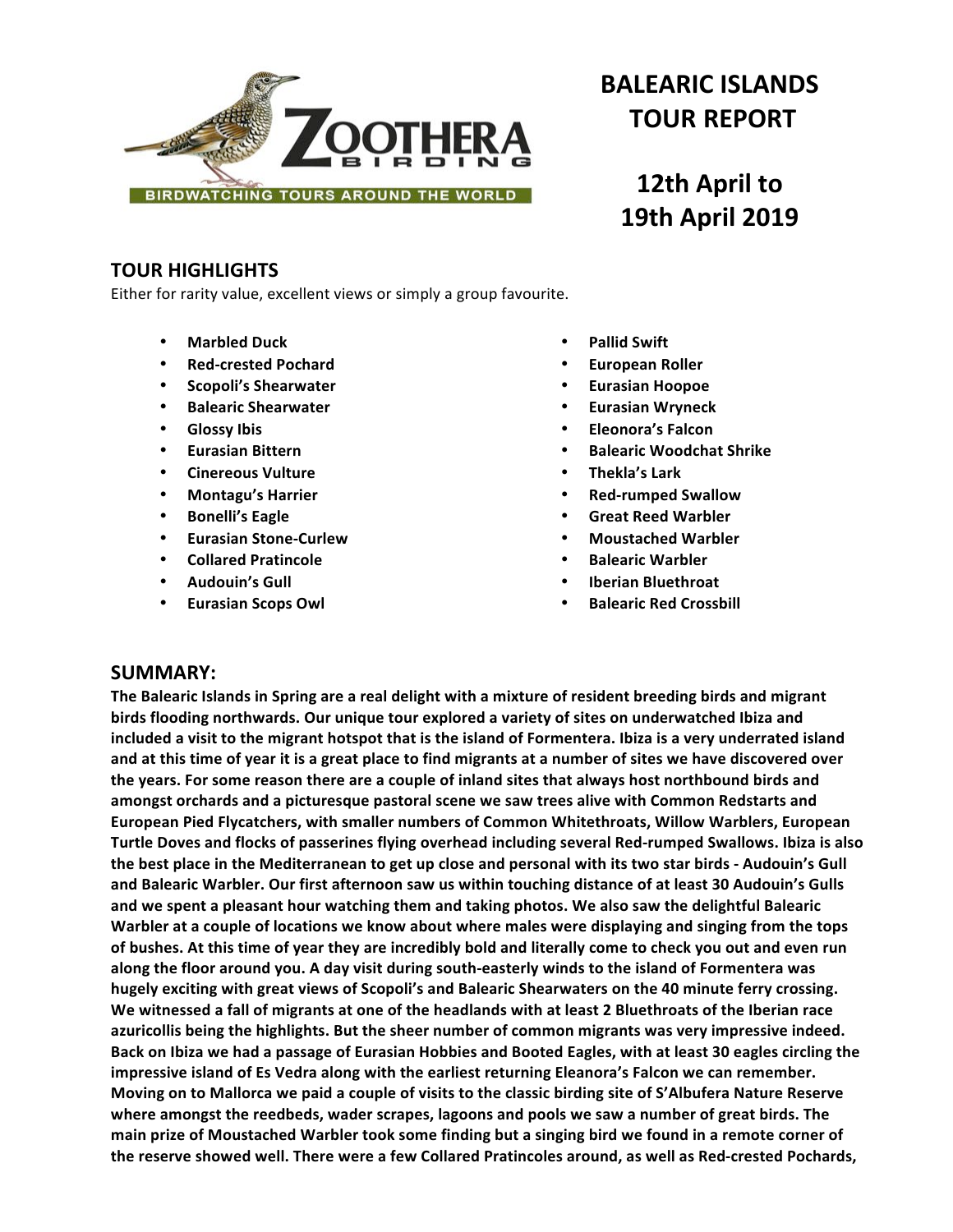Marbled Ducks, Western Swamphens and Red-knobbed Coots all seen well. In the Tramuntana Mountains we saw Cinereous and Eurasian Griffon Vultures, displaying Bonelli's Eagles and had double figures of Eurasian Wrynecks, all set amidst spectacular scenery. We stayed in a beautiful rural finca surrounded by olive groves and orchards where Common Nightingales serenaded us at the breakfast table and Eurasian Scops Owls were easily seen each evening. We ended our stay with Montagu's Harriers, Red Kites and Booted Eagles soaring over our picnic spot in the central plains and a flock of shorebirds at the saltpans of Salobrar de Campos with many fine summer-plumaged Curlew Sandpipers and Little Stints brightening up the final afternoon. The Balearic Islands offer great birding at a relaxed pace and we can't wait to return.

# **Day 1 SES SALINAS - SAN ANTONIA - CAP NEGRET - BUSCASTELL**

With the first southerly winds of the spring and the warmest day of the year so far greeting the arrival of our group we headed the short distance to Ses Salinas. And what a difference a day makes, as yesterday and the preceding week had been dominated by very cool weather and gale force NW winds. So with renewed vigour and a spring in our step we began birding on the party island of Ibiza! Things began slowly as there wasn't too much to see from the hide but we enjoyed views of **Iberian Yellow Wagtails**, including some incredibly bright individuals. Several displaying Zitting Cisticolas were pretty close and we even scoped one bird, whilst a very smart-looking **Sardinian Warbler** was nesting in a nearby bush. Out on the saltpans were over 50 Greater Flamingos, newly arrived from who knows where? There hadn't been any here just 2 days ago! **Common Shelduck** numbers have been gradually increasing and today over 70 were present, along with Gadwall, Mallard, and both Kentish and Little Ringed Plovers. Driving out of the site got us close to a Woodchat Shrike of the *badius* race and is a potential split as **Iberian Woodchat Shrike**, plus a couple of Red-legged Partridges. We then drove around to the other side and in no time at all were watching the endemic **Balearic Warbler** singing from his song perch. We enjoyed first class views of this much-wanted bird for a good 10 minutes, as well as a pair of high-flying Western **Marsh Harriers** spotted by Julie and several flyby **Mediterranean Shags** before walking back to the car and driving to our base for the next 4 nights at the fabulous Villa Rosa.



**Balearic Warbler**

Over lunch and a siesta we heard some migrating **European Bee-eaters** somewhere in the distance and wondered if we'd ever catch up with them...? So we drove down to the nearby harbour at 4pm and spent a very enjoyable hour watching and photographing up to 30 stunning **Audouin's Gulls**. This is a really fine bird whether you're into gulls or not and when they are a mere 2 metres away from you then you can't fail to be impressed. I don't know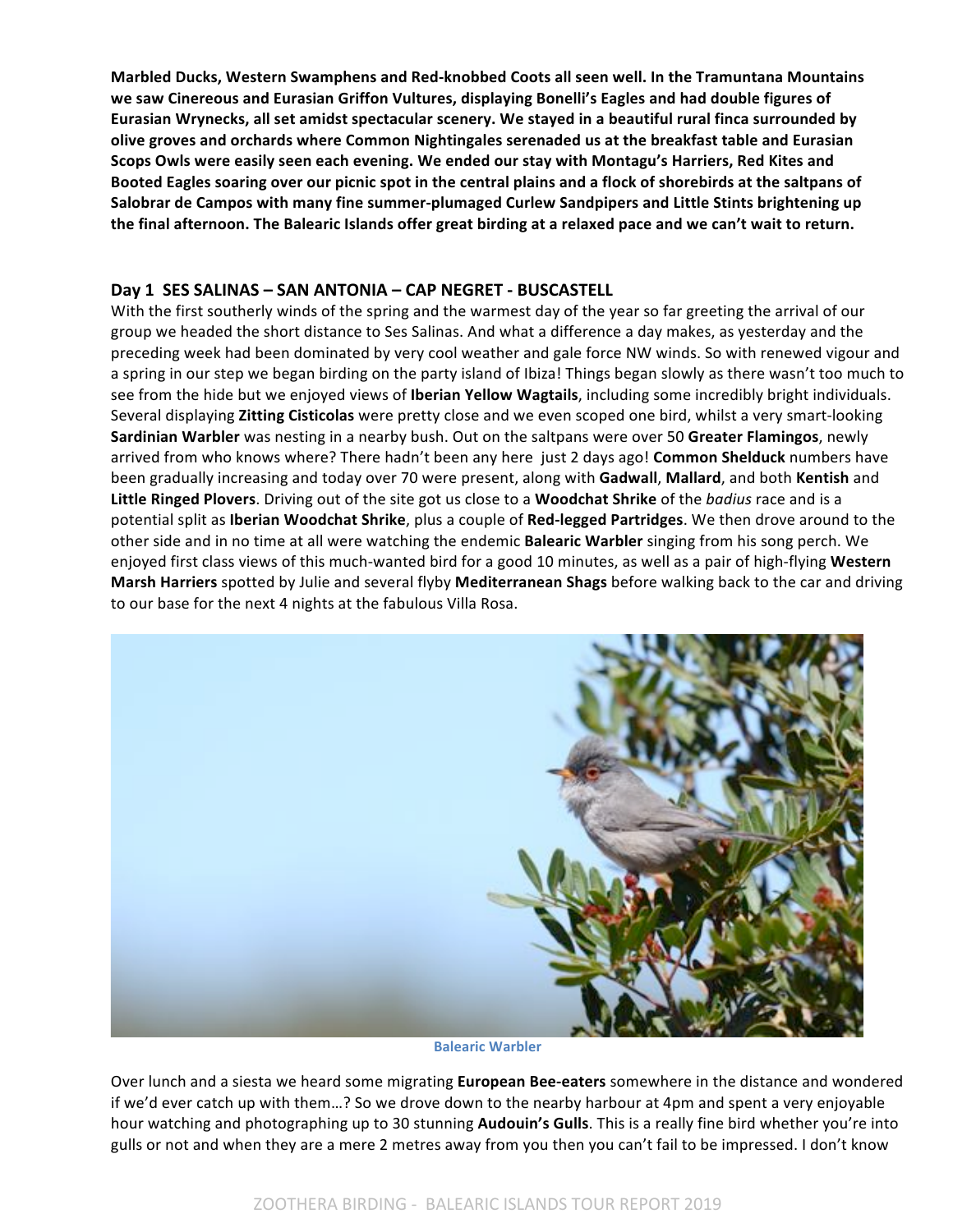of anywhere else you can get such outstanding views of this charismatic gull. In my opinion this is a sexy bird and at this time of year they are getting rather frisky as breeding is imminent, combined with all sorts of other behaviour as they scavenged from a fishing boat to their raucous call we had it all. Moving on to a viewpoint looking up to Cap Negret where we scoped some distant **Scopoli's Shearwaters** and found a pair of **Blue Rock Thrush**. 



**Audouin's Gull**

Moving on to Buscastell, an area of meadow, orchards and agriculture just inland from the NW coast and is a little migrant trap in the right conditions. Our arrival in this picturesque area was greeted by a large flock of hirundines, comprising mainly of Barn Swallows but with several pretty Red-rumped Swallows and a couple of Common **House Martins** as well, plus a calling **European Turtle Dove** that flew alongside one of the meadows. We stopped beside one field to look at a pair of Thekla's Larks and in doing so found ourselves amidst a fall of northerlybound migrants. The fields and meadows hereabouts were full of **Common Redstarts** and everywhere we looked there were male redstarts either in the trees or feeding on the ground. A flock of Tree Pipits were also here, along with several male Pied Flycatchers, Willow Warbler, Common Whitethroat, Turtle Dove and a cracking palephase **Booted Eagle**. We also heard **European Bee-eaters** from somewhere in the distance and then spotted them flying across the valley so decided to go and look for them. Admittedly it was a bit of divine inspiration to turn right and not left at a junction resulted in us finding the flock and watching them feed over the orchards and scoping one beautiful perched individual. Also in the area was **European Robin, Song Thrush**, many displaying **European Serins** and other common birds. So a very good day on this highly underwatched island and we were all excited to see what tomorrows excursion to Formentera would bring.

# Day 2 **FORMENTERA**

Another beautiful day dawned in Ibiza and the Villa Rosa birding posse set out on the Ibiza-Formentera ferry this morning. The weather was typical Mediterranean in spring with crystal clear blue skies and a sea so azure it could almost melt your heart. As we left Ibiza port we had great views of the old town, along with **Audouin's** and **Yellow-legged Gulls**, plus a Pallid Swift amongst the **Common Swifts**. It's only a 30-minute crossing and on this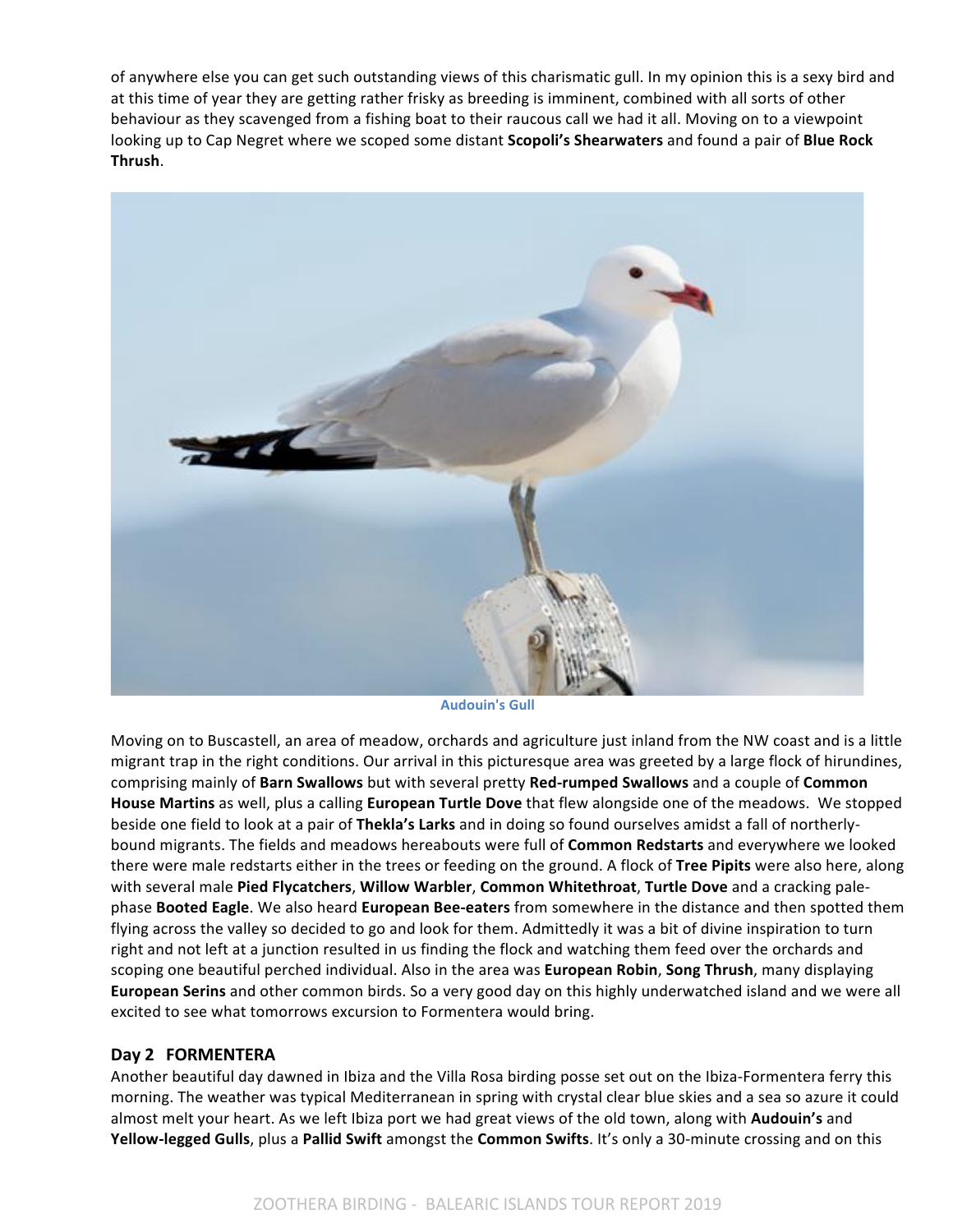perfect morning there wasn't too much shearwater activity although we did pick up a few distant **Scopoli's Shearwaters**. Upon landing in Formentera we drove some 25 minutes to the far eastern side of this lovely island and based ourselves for much of the day at Far de la Moli. This huge promontory reminds me of Portland Bill a little bit and we were hoping for some migration magic. As the winds had been switching between easterly and south-westerly I had high hopes of some migrants but initially it wasn't looking too promising. After half an hour we headed across some fields with low bushes and found the area to be alive with birds! We were almost immediately into double figures of *Common Redstarts* with a sprinkling of Northern Wheatears, along with **Willow Warblers** before Mike exclaimed he had a **Bluethroat**. And oh boy what a great bird. The totally blue throat and lack of a red or white spot meant it was what HBW refer to as an **Iberian Bluethroat** (ssp *azuricollis*) and what a cracker!



**Iberian Bluethroat**

We watched it feeding in the field against a stone wall for ages, with **Iberian Yellow Wagtails**, groups of Greater **Short-toed Larks**, numerous **Balearic Woodchat Shrikes**, some resident **Thekla's Larks** and **Sardinian Warblers**, and at least 4 **Blue Rock Thrushes** vying for our attention. There were also numerous Linnets, European **Goldfinches** and European Serins singing and flying constantly around us and the setting was totally mesmeric. Just perfect in fact. We spread out a little in the hopes of finding more goodies but the late morning hour meant activity was dying down and apart from some Red-legged Partridges and a migrating Booted Eagle we had to content ourselves with the commoner migrants. The **Bluethroat** was refound a little later and showed very well at much closer range and we found it really hard to pull ourselves away from such a stunner.

We drove to a nearby village for a spot of lunch and coffee before returning to the headland. Taking a different route we walked along the rocky path and into a grove of pine trees hoping to find something sheltering in the shade of these large trees. There were more redstarts and even a European Pied Flycatcher but not much else, apart from a confiding **Common Firecrest** that we watched for some time and a Peregrine Falcon circling overhead. 

So we drove to Far del Cap de Barbaria, a headland facing due south on the other side of the island. There's totally different habitat here with low scrub and rocky open ground. It was 5pm by now and a little quiet apart from another Balearic Woodchat Shrike. Just inland the vegetation is better with more bushes, fields and trees and around one meadow there were at least 4 Whinchats, as well as yet more Common Redstarts and even a **Balearic Warbler**.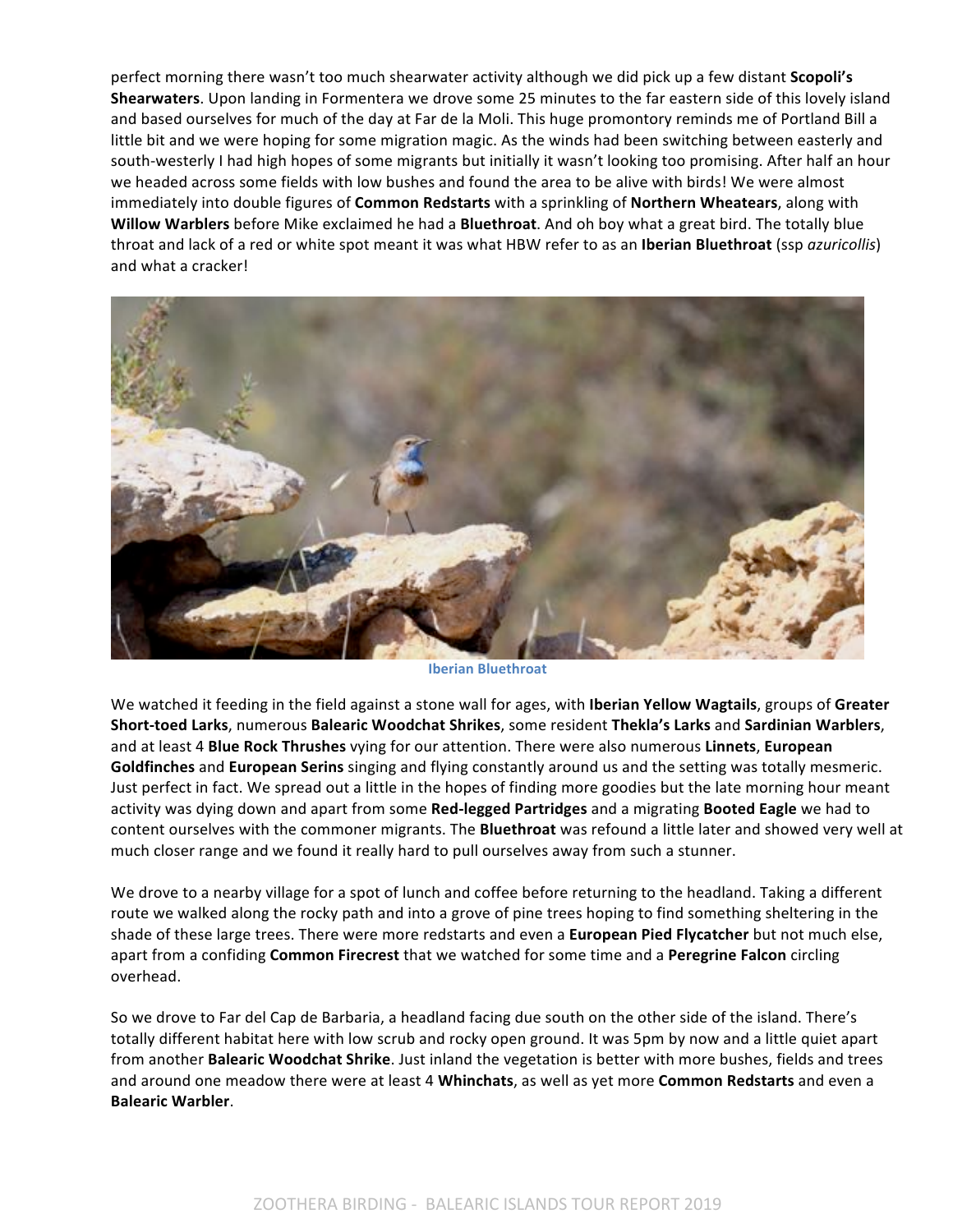Leaving here we drove around Estany Pudente, a series of salt pans and lagoons. We were able to pull up alongside a few Kentish Plovers and got some nice photos. There were also Common Redshanks, Common **Greenshanks** and a few **Black-winged Stilts** to look at before heading back to the port and onto the 7.30pm ferry back to Ibiza. It was a beautiful sailing and the water so very calm allowing superb views of many **Scopoli's Shearwaters** close to the ship. A group of **Balearic Shearwaters** flew quickly past the bow and across the calm waters before we reached Ibiza and our waiting dinner. Quite a day really!

# **Day 3 SA TALAIA - ES VEDRA**

We had a bit of a later start this morning before venturing over to Sa Talaia. It's just a short 15 minute drive firstly on paved road and then after the turn-off up and along a dirt track through the forest. Our first stop beside some fields was good for views of another **Balearic Warbler** and **Balearic Woodchat Shrike** before driving up the steepest section and into some really good forest. Unfortunately there weren't any **Balearic Crossbills** present, but we had maybe 3 different **Eurasian Hobbies** flying over on their way north. A spritely **Common Firecrest** gave superb views here and showed nice and close before we drove on further to the end of the road. The panoramic views here are always a crowd pleaser and that included the noisy gang of Spanish hikers! But you can see both east and west coasts from here and today the weather was so clear that the Spanish mainland was also on view. So, after spending some time admiring the scenery we headed back down and decided to go towards the coast.



**Birding at Es Vedra** 

Another dirt track took us to a look-out opposite the mightily impressive towering cliffs of Es Vedra, and what a view this is. It's a tricky, bumpy drive down to this point but definitely worth the effort when you see something as impressive as this and the sea was a stunning deep blue this morning. Scoping the island revealed the first of a steady stream of **Booted Eagles** that had made the crossing from North Africa and were heading to the mainland. At first we had a group of 14, followed by smaller groups of 6, another 6, 7, and 4 crossing the sea towards the Spanish mainland. Then thermalling kettles of 10 at a time beside the tall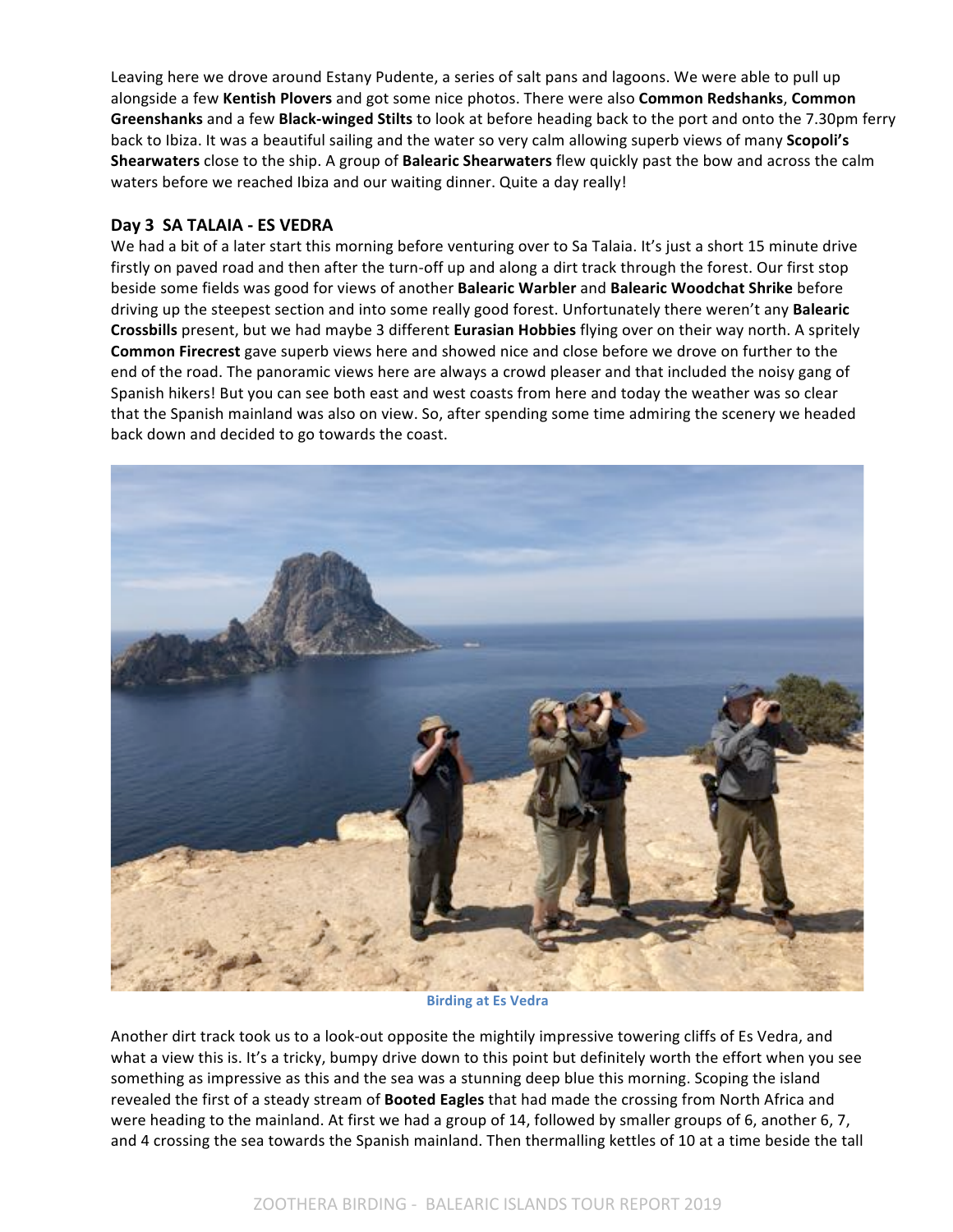cliffs made for an impressive site. It was whilst scoping one such 'kettle' that an Eleanora's Falcon was spotted amongst them. Showing a long tail and swept-back scimitar-shaped wings we enjoyed repeated views of this truly awesome falcon flying around the eagles. This was a pretty early record of this species as they usually arrive a touch later in the month. An **Eurasian Crag-Martin** swept past us along the cliff top a few times, there was a pair of **Blue Rock Thrushes**, at least a single Pallid Swift was present in a newly arrived flock of **Common Swifts** and a **Northern Raven** was seen.

So by now it was early afternoon (where had the time gone?) so we returned to the villa for lunch and a siesta before heading to the north-west side of the island. Returning to Buscastell again we found a few **Spotted Flycatchers** with a group of **European Pied Flycatchers**, **Whinchat**, **Tree Pipits**, **Common Redstart** and **Thekla's Larks**, oh and a calling **Common Cuckoo** but not much else. A drive along the north coast was quiet so we returned to San Antonio de Portmany for dinner and a few well deserved drinks!

# Day 4 SES SALINES

Spent the morning at Ses Salines which turned out to be a rather chilly affair with light to moderate easterly winds and cloud making a huge change from the warm sunshine we'd become accustomed to. From the hide we encountered a number of scarce and uncommon birds for Ibiza with **Purple Heron, Great White Egret** and a drake **Common Pochard** being most notable and very good records here. But it was the superb **Marbled Duck** feeding with a **Gadwall** that drew most attention and certainly got our pulses racing. This a rarity on this island and a bird I was personally very pleased to find here. There were also more Greater Flamingos than on our previous visit, at least 7 Pied Avocets, Little Ringed and Kentish Plovers and as we drove around the other side we had really great close looks at a stonking breeding-plumaged **Common** Greenshank. At the beach a Common Cuckoo was perched on a gate, a couple of European Turtle Doves were nice to see and hear and we also saw Whinchat, Northern Wheatear and European Pied Flycatcher. Returning to the hide a stonking male **Common Stonechat** got us all excited for a bit as it looked for all the world like an Eastern Stonechat, but the west Mediterranean birds look superficially similar…… So by now it was getting late and we returned to the villa for lunch and had a leisurely afternoon and an early finish.

# **Day 5 MAJORCA - DEPURADORA – S'ALBUFERA**

Sadly, we had to say goodbye to Ibiza this morning and after a short flight we arrived in Palma on the beautiful island of Mallorca. Pretty soon we were of on the 45 minute drive to the top of the island and had lunch in a small restaurant near Alcudia where we planned our first birding excursion of our time here. Just a few kilometres away along a lane surrounded by a beautiful pastoral scene of flower-filled meadows was



an area known as Depuradora de S'Illot. Our arrival was greeted by a singing **Common Nightingale** and a good omen indeed! A viewing tower overlooks a few man-made lagoons and the surrounding meadows. A pair of **Eurasian Stone-Curlews** were scoped in one such field as they did a change-over at their nest and was a great sight to see. Around the pools were numerous **Common Shelducks**, **Gadwall**, **Mallard**, **Green Sandpiper**, **Little Ringed Plovers** and other common birds. Over the vast reedbird several **Western Marsh Harriers** were patrolling, but a **Collared Pratincole** flying around above us was a bit special. Moving on to S'Albufera Nature Reserve we visited a couple of hides overlooking the Sa Roca lagoon and spent couple of enjoyable hours watching all of the activity. There were a couple of stunning **Glossy Ibis** present, at least 8 **Wood Sandpipers**, a Green **Sandpiper**, another **Collared Pratincole**, fly away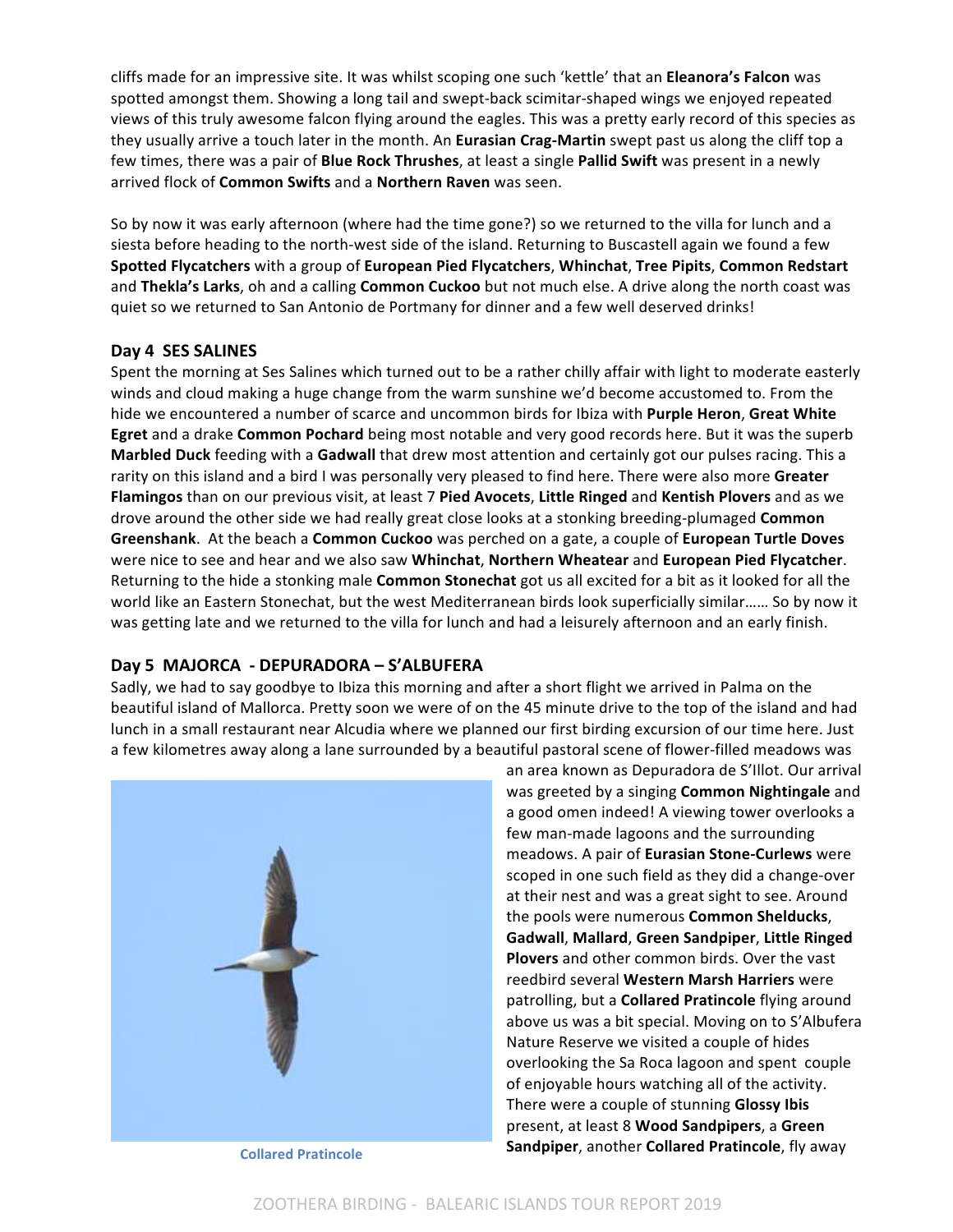view of **Great Bittern**, **Purple Heron**, **Red-crested Pochards** and a **Western Swamphen** amongst others.

Moving on to the other side the hide we visited was really good for views of Pied **Avocets** with chicks, and we watched in horror as a pair of **Black-headed Gulls** had to be continually fought off by the adults as **Avocet** chicks were on their menu! There were 18+ **Wood Sandpipers** here too, along with 2 summer-plumaged **Spotted Redshanks**, **Dunlin**, 2 **Marbled Ducks**, a Western Osprey eating a fish on a post, **Eurasian Spoonbill**, and on the main channel were numerous Red**crested Pochards** and a **Red-knobbed Coot**.

Walking back to the car, a pair of **Black**crowned Night-Herons were spotted in



**Red-crested Pochard**

the bushes, breeding plumaged Little Egret was seen with red feet and blue skin around the eye and lots of the usual finches were flying around. After dinner we enjoyed some views of Eurasian Scops Owl in the grounds of our finca and a Western Barn Owl flew over us giving its eerie screech call.

# **Day 6 TRAMUNTANA MOUNTAINS – CUBER RESERVOIR - ALBUFERETA MARSHES**

The winding mountainous road up into the Tramuntana Mountains and on to Cuber reservoir was very scenic to say the least. We even managed to avoid the streams of cyclists to a large extent and made reasonably good time before arriving at this lovely spot. We followed the path alongside the reservoir in glorious sunshine until the dam and despite failing to find any **Moltoni's Warblers** enjoyed a number of excellent sightings beginning with the first of maybe 6 or 7 **Eurasian Wrynecks**. There were others calling in the area and we estimated up to a dozen birds present in the area. An amazingly high density for what can be a pretty tricky species to find on occasions. Well, we also managed to finally track down a little group of **Balearic Red Crossbills** – not a species in its own right (yet) but the bill is noticeably thicker and chunkier



**Cuber Reservoir**

than birds in the UK……. We watched the yelloworange male for ages feeding on pine cones alongside the slightly more dowdy Mrs Crossbill and a streaky juvenile was also present. Moving on, a very inquisitive **Common Firecrest** came down to check us out and also gave prolonged views, even hovering over the path for a few seconds. What a photo that would have been! Once at the dam we sat down and scanned the crags and peaks all around for raptors, all the time serenaded by the beautiful song of a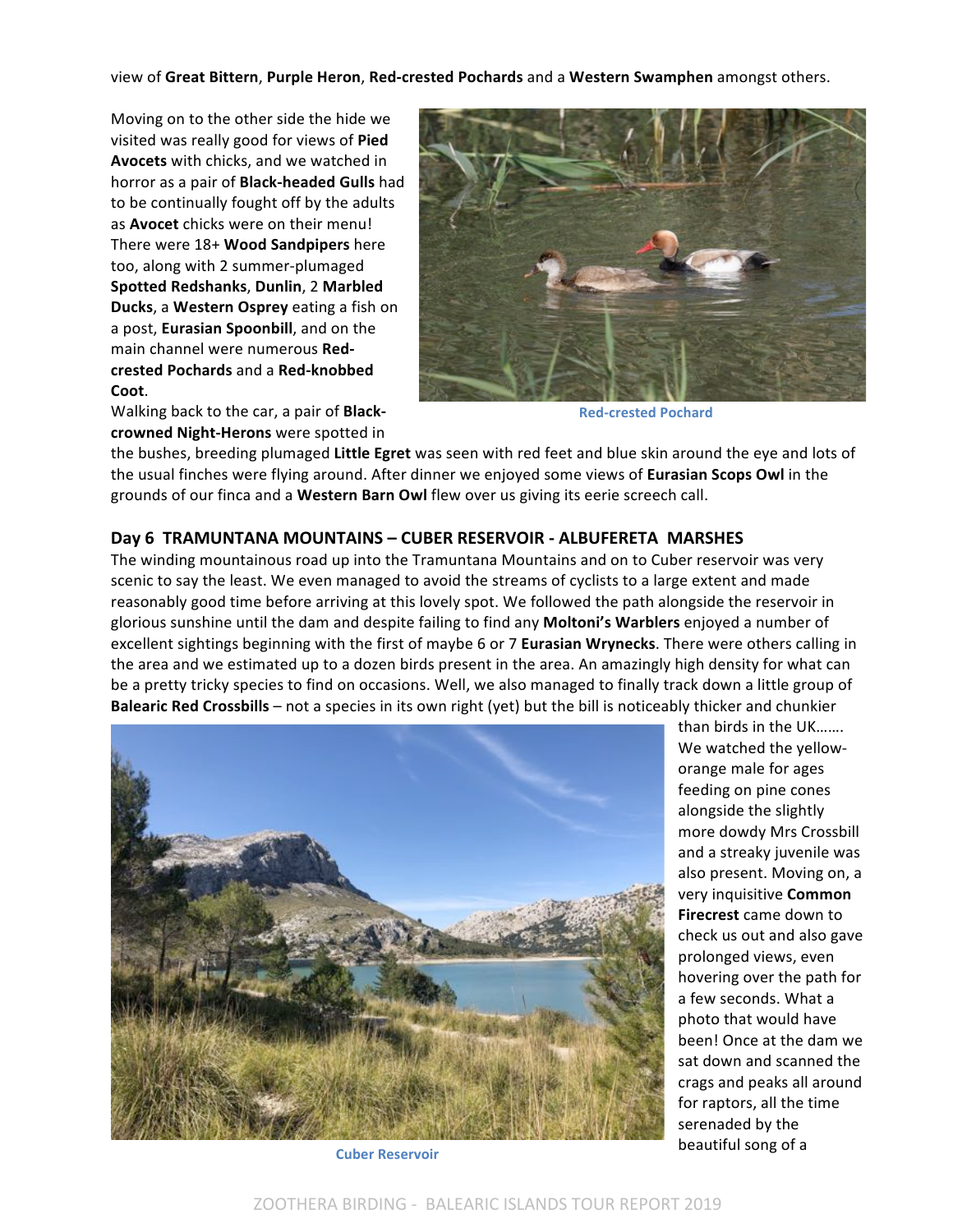Common Nightingale in the valley below. Our scanning was worthwhile and revealed a pair of displaying **Bonelli's Eagles**, several **Eurasian Griffons** and eventually a huge **Cinereous Vulture**. It was hard to drag ourselves away but we had a lunch date and drove back down to the coastal plain where we failed to avoid the hordes of cyclists!



**Common Firecrest**

After another delicious lunch back at the finca we drove the short distance to Albufereta Marsh where we saw an **Eurasian Spoonbill** and a bunch of commoner species at some distance. There didn't seem any point in lingering so we headed to another good little site that used to be a series of old salt pans and which are now some lagoons that can often be productive. Out on the water we saw a few Red-crested Pochards, as well as **Sand Martin** and a singing Great Reed Warbler. And again we didn't linger as there was one more site I wanted to visit and as it was early evening I was hoping our timing was going to be perfect. So we found ourselves on the other side of S'Albufera Marshes and our walk certainly produced the goods as we followed a trail past some lagoons and headed out into a vast reedbed. Sure enough we soon heard the



distinctive refrain of a singing **Moustached Warbler** and after a bit of searching managed to get several views of this much-wanted species from its reedy songpost. Also in the area were 3 pairs of **Marbled Duck**, plenty of singing Cetti's Warblers, and a pair of Garganey amongst others.

This evening we finally had the views we wanted of a pair of **Eurasian Scops Owls** perched and giving incredible views in my spotlight, as well as a Western Barn Owl flying over to round of a really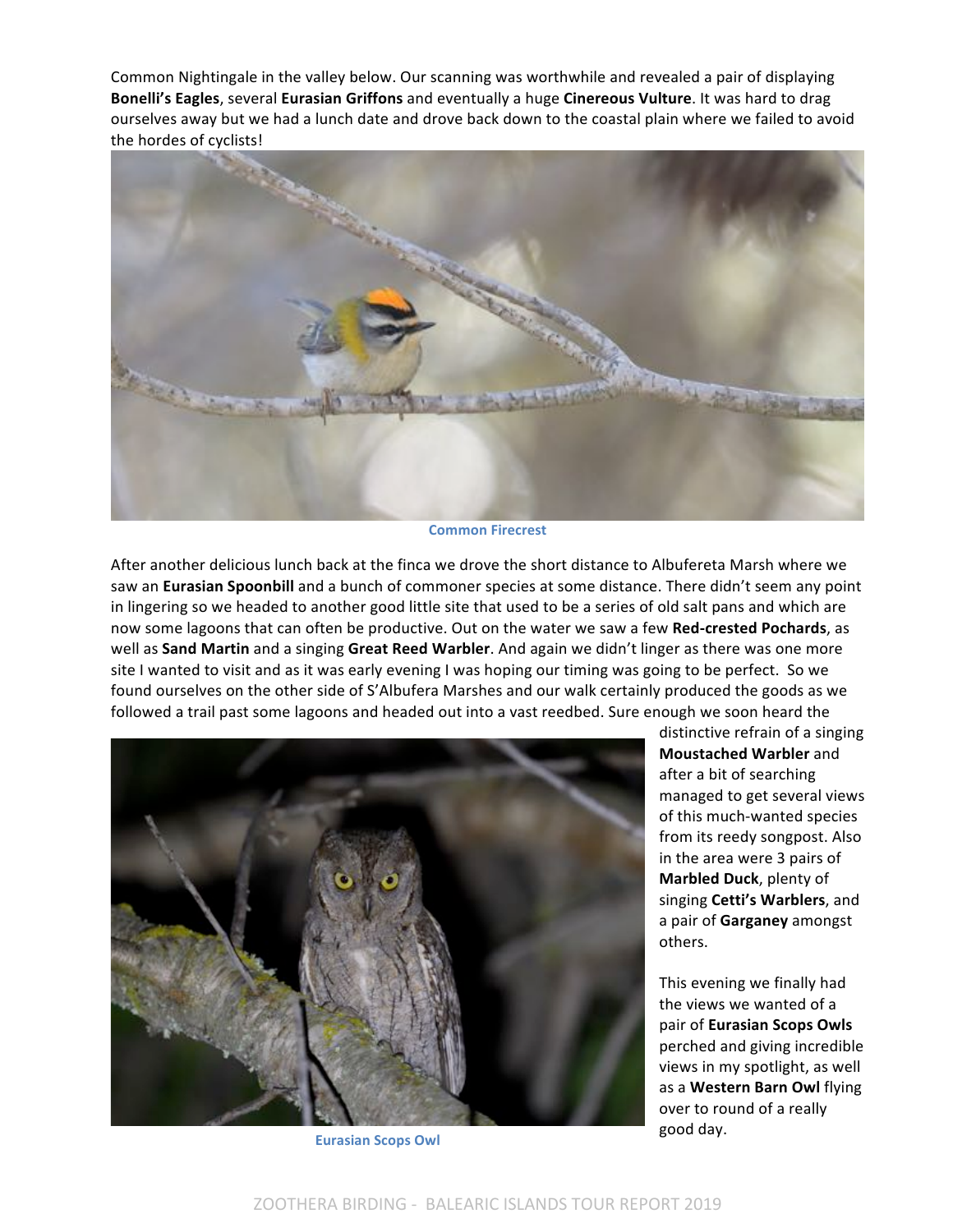# Day 7 S'ALBUFERA

With the threat of strong easterly winds we decided to pay a visit to S'Albufera Nature Reserve this morning in the forlorn hope of seeing the reported Baillon's Crake, which we didn't of course. However a male **Eurasian Golden Oriole** greeted our arrival and we also saw **Great White Egret** and **Great Reed Warbler** before the masses arrived early this morning. We visited 6 hides during the course of our visit before lunch and enjoyed seeing a good selection of species at quite close range. Highlights from this morning include **Marbled Ducks, Red-knobbed Coots,** a flock of approx. 12 summer-plumaged Spotted Redshanks, 1 or 2 **Collared Pratincoles, Common Terns** and a couple of pairs of Garganey.

After another delicious lunch at our finca prepared by Lynzi, we drove to the lighthouse at the end of Formentor Peninsula in near gale-force winds and didn't see a lot apart from some terrific scenery, a **Peregrine Falcon** and some **Eurasian Crag-Martins**. So we didn't dally here and dropped into the base of the Bocquer Valley which was also quiet and a small wood opposite was similarly quiet. So we returned to our base in the rural Mallorcan countryside for an early finish, a few drinks and



**Marbled Duck**

some time to relax and enjoy our final dinner together.

# **DAY 8 POLLENCA BAY – DEPURADORA - CENTRAL PLAINS – SALOBRAR DE CAMPOS**

With late flights this evening we had the bonus of an extra day to visit some new sites and enjoy some final birding, apart from Susie who unfortunately had to leave early. So we tried some nearby places in the gale force winds but the conditions were too difficult to actually see any birds let alone something interesting. So we returned to the finca for a shower and plenty of time to finish our packing before heading towards the south of the island. We called in to the Depuradora de S'Illot watchtower for one last check of the lagoons and reedbed. Some Common Terns were new, and we counted over 13 Western Marsh Harriers quartering the reeds, there was **Common Nightingale**, and all the usual wildfowl.

A diversion into the plains area of central Mallorca turned out to be interesting with a male **Montagu's Harrier** putting in an appearance a couple of times as we sat in the car eating our picnic lunch that Roberta had so kindly prepared for us. A calling **Common Quail** could be heard in the fields somewhere behind us, whilst several **Corn Buntings** gave their distinctive song from surrounding bushes. There was a Red Kite as well as lots of **Common Kestrels** around, and we checked the latter for any lessers to no avail. During a coffee stop in a quiet village Julie spotted a **Tree Sparrow**, which has become quite scarce on this island. In the south-east corner of the island are a series of salt pans that seemed a fitting way to end the tour, and it didn't take too long to get there. We walked out across the low maquis-covered fields and saw flocks of common waders that included some fine breeding-plumaged **Curlew Sandpipers** with their brick red underparts, as well as Little Stints and Dunlins all refuelling before their long journey towards their Arctic breeding territories. A few Red-throated Pipits flew over calling as well before we decided to head towards the airport and the conclusion of a great, fun tour.

Nick Bray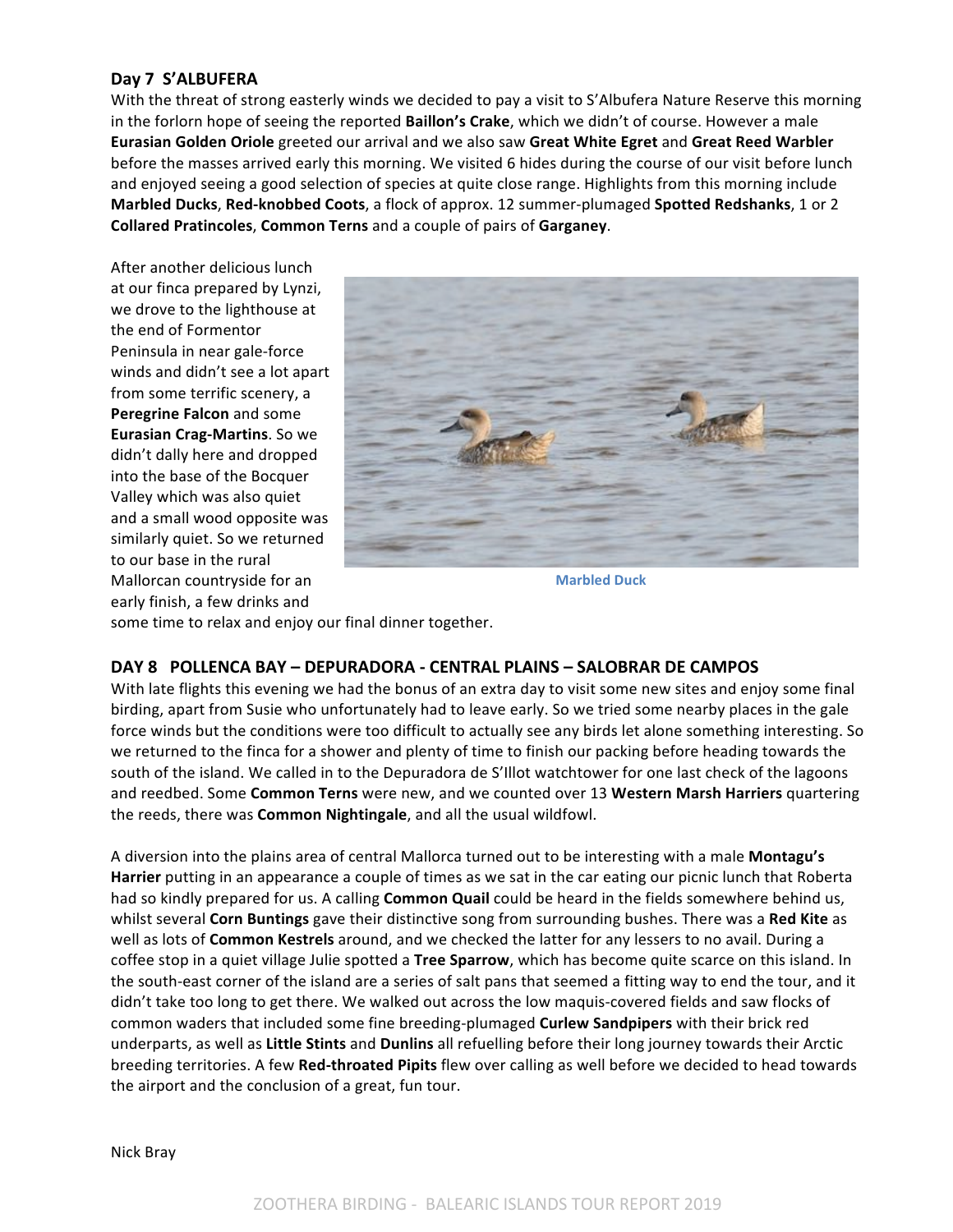

Photos (clockwise): Glossy Ibis, Thekla's Lark, Western Swamphen, Western Marsh Harrier, Kentish Plover, Common Nightingale.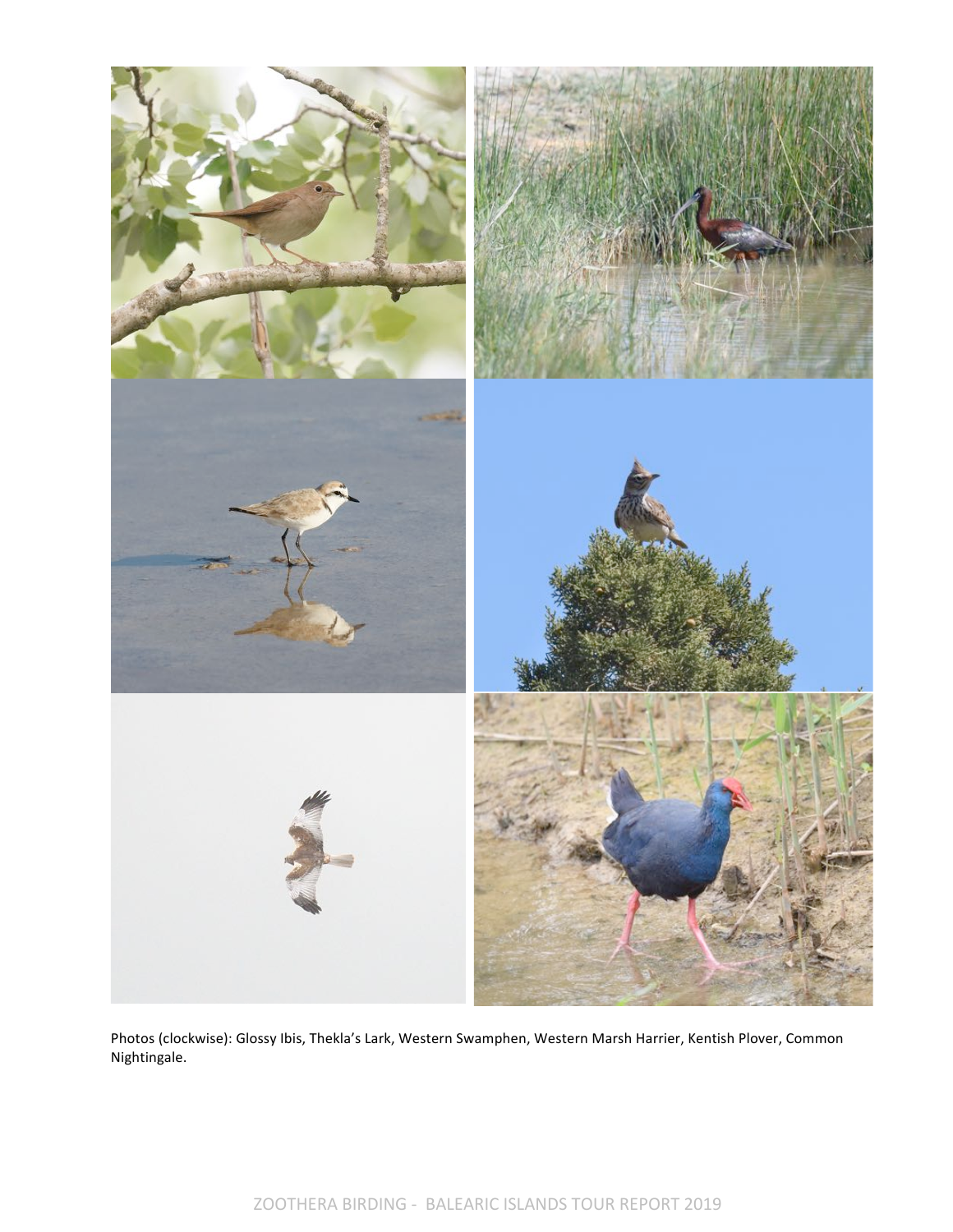

Photos (clockwise): Depuradora (Mallorca), Formentor Peninsula (Mallorca), View from Sa Talaia (Ibiza), S'Albufera Nature Reserve (Mallorca), Far del Cap de Barbaria (Formentera), Dalt Vila (Ibiza).

All photos in this report are copyright Nick Bray/Zoothera Birding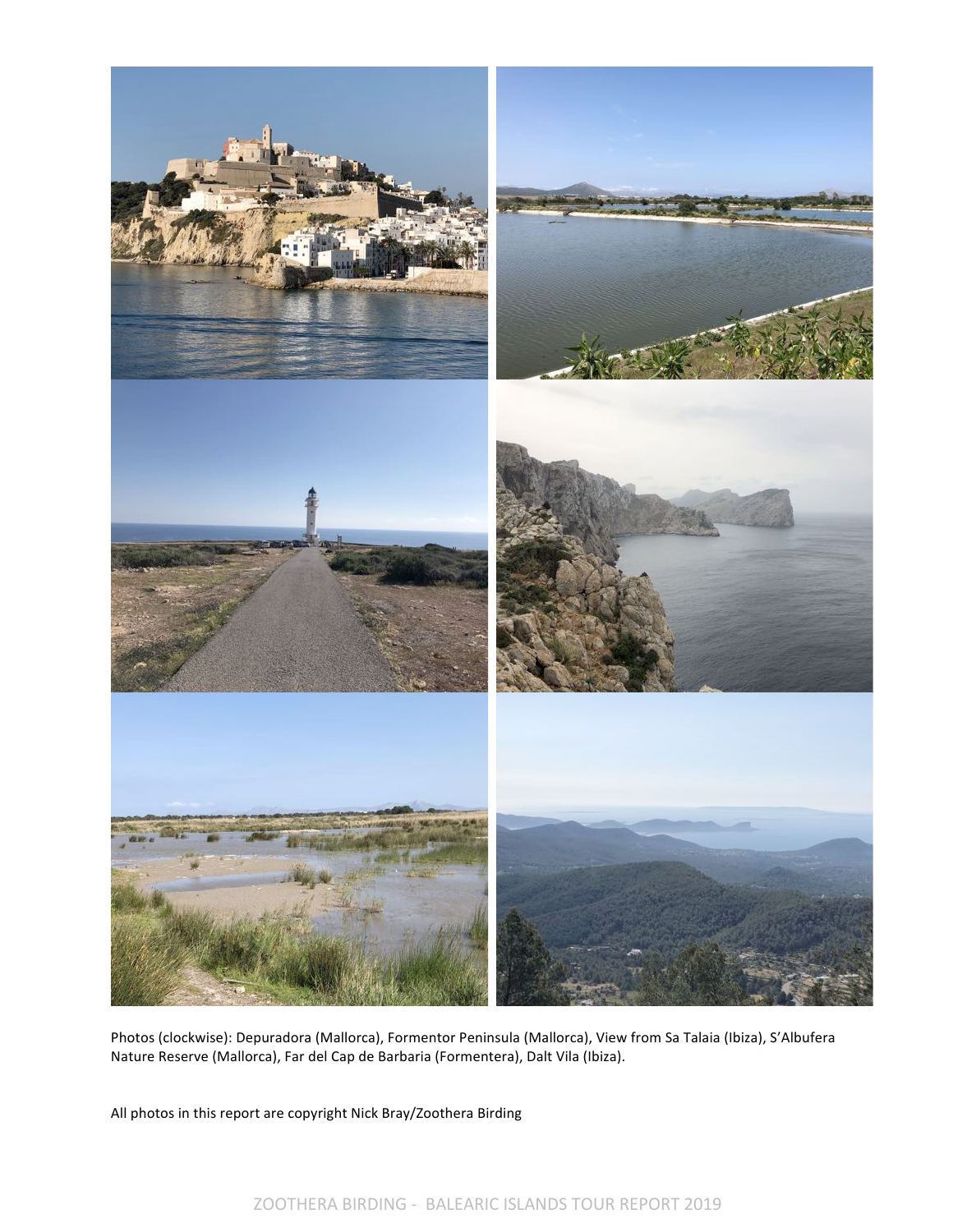# **SYSTEMATIC LIST - BALEARIC ISLANDS APRIL 2019**

# **ANSERIFORMES: Anatidae**

| <b>Common Shelduck</b>                                         | Tadorna tadorna                       |
|----------------------------------------------------------------|---------------------------------------|
| Garganey                                                       | Spatula querquedula                   |
| Northern Shoveler                                              | Spatula clypeata                      |
| Gadwall                                                        | Mareca strepera                       |
| Mallard                                                        | Anas platyrhynchos                    |
| <b>Eurasian Teal</b>                                           | Anas crecca                           |
| <b>Marbled Duck</b>                                            | Marmaronetta angustirostris           |
| Red-crested Pochard                                            | Netta rufina                          |
| Common Pochard                                                 | Aythya ferina                         |
|                                                                |                                       |
| <b>GALLIFORMES: Phasianidae</b>                                |                                       |
| Red-legged Partridge                                           | Alectoris rufa                        |
| Common Quail (H)                                               | Coturnix coturnix                     |
| <b>Common Pheasant</b>                                         | Phasianus colchicus                   |
|                                                                |                                       |
| <b>PROCELLARIIFORMES: Procellariidae</b>                       |                                       |
| Scopoli's Shearwater                                           | Calonectris diomedea                  |
| <b>Balearic Shearwater</b>                                     | Puffinus mauretanicus                 |
|                                                                |                                       |
| PODICIPEDIFORMES: Podicipedidae                                |                                       |
| Little Grebe                                                   | Tachybaptus ruficollis                |
|                                                                |                                       |
| PHOENICOPTERIFORMES: Phoenicopteridae                          |                                       |
| Greater Flamingo                                               | Phoenicopterus roseus                 |
| <b>PELECANIFORMES: Threskiornithidae</b>                       |                                       |
| Glossy Ibis                                                    | Plegadis falcinellus                  |
| Eurasian Spoonbill                                             | Platalea leucorodia                   |
|                                                                |                                       |
| <b>PELECANIFORMES: Ardeidae</b>                                |                                       |
| <b>Eurasian Bittern</b>                                        | <b>Botaurus stellaris</b>             |
| <b>Black-crowned Night Heron</b>                               | Nycticorax nycticorax                 |
| Western Cattle Egret                                           | <b>Bubulcus ibis</b>                  |
| Grey Heron                                                     | Ardea cinerea                         |
| Purple Heron                                                   | Ardea purpurea                        |
| <b>Great Egret</b>                                             | Ardea alba                            |
| Little Egret                                                   | Egretta garzetta                      |
|                                                                |                                       |
| <b>SULIFORMES: Phalacrocoracidae</b>                           |                                       |
| European Shag                                                  | Phalacrocorax aristotelis desmarestii |
| <b>Great Cormorant</b>                                         | Phalacrocorax carbo                   |
|                                                                |                                       |
| <b>ACCIPITRIFORMES: Pandionidae</b>                            |                                       |
| <b>Western Osprey</b>                                          | <b>Pandion haliaetus</b>              |
|                                                                |                                       |
| <b>ACCIPITRIFORMES: Accipitridae</b><br><b>Griffon Vulture</b> |                                       |
|                                                                | Gyps fulvus                           |
| Cinereous Vulture                                              | Aegypius monachus                     |

Booted Eagle **Hieraaetus** *Hieraaetus pennatus*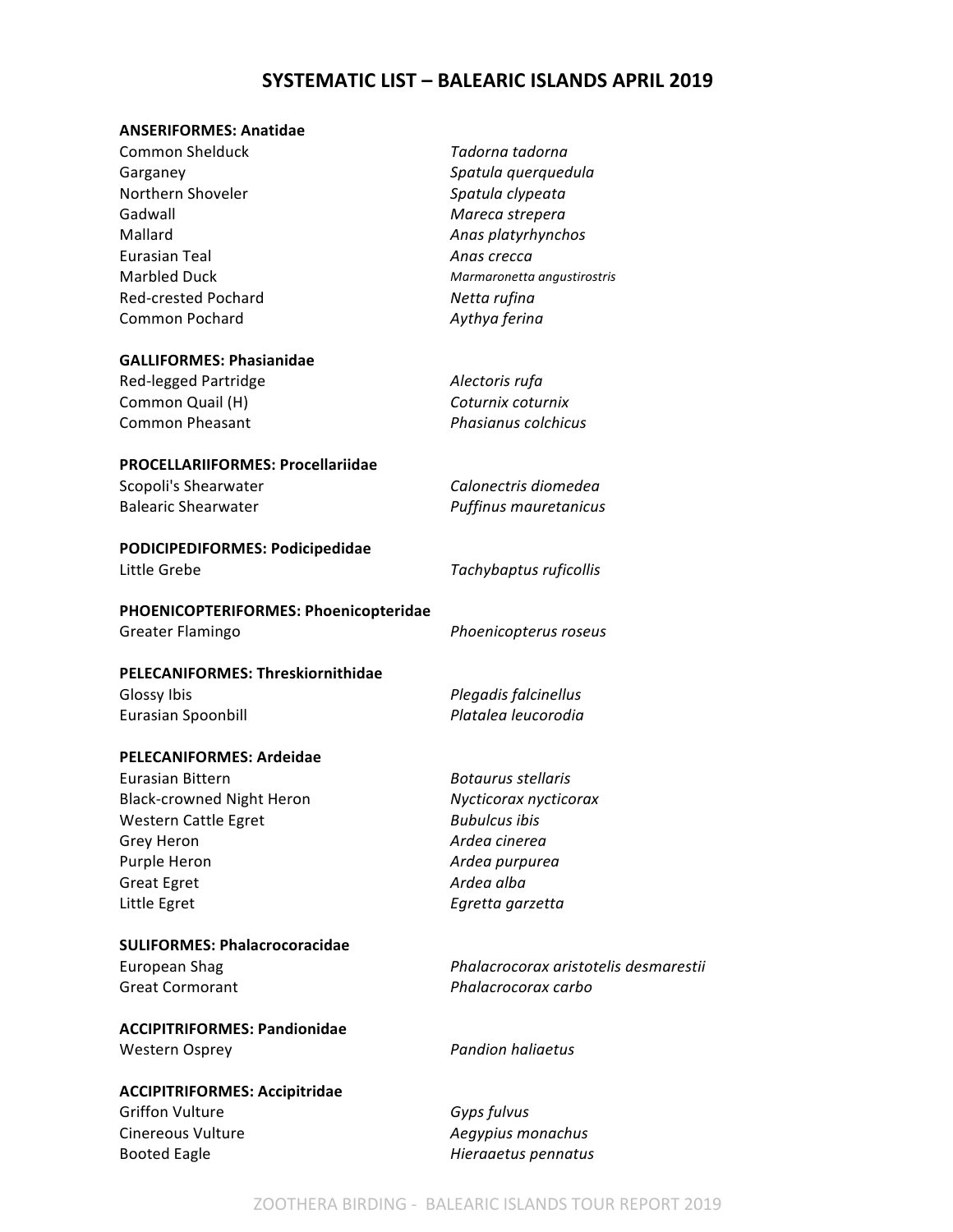Bonelli's Eagle **Access 12 and** *Aquila fasciata Aquila fasciata* Golden Eagle **Aguila** *Aquila chrysaetos* Western Marsh Harrier *Circus aeruginosus* Montagu's Harrier *Circus pygargus* Red Kite **Milionson Milions Milions Milions Milions Milions Milions Milions Milions Milions Milions Milions Milions Milions Milions Milions Milions Milions Milions Milions Milions** Common Buzzard **Butes Buteo** *Buteo buteo* 

#### **GRUIFORMES: Rallidae**

Water Rail (H) *Rallus aquaticus Rallus aquaticus* Western Swamphen *Porphyrio porphyrio* Common Moorhen **Gallinula** chloropus Red-knobbed Coot **Fulica** cristata Eurasian Coot **Fulica** atra

#### **CHARADRIIFORMES: Burhinidae**

Eurasian Stone-curlew *Burhinus oedicnemus*

#### **CHARADRIIFORMES: Recurvirostridae**

#### **CHARADRIIFORMES: Charadriidae**

Northern Lapwing *Vanellus vanellus* Common Ringed Plover **Charadrius** hiaticula Little Ringed Plover *Charadrius dubius* Kentish Plover *Charadrius alexandrinus* 

#### **CHARADRIIFORMES: Scolopacidae**

Curlew Sandpiper **Culture Calidris** ferruginea Dunlin *Calidris alpina* Little Stint **Calidris** minuta Common Sandpiper *Active Active Active Action Active Active Active Active Active Active Active Active Active Active Active Active Active Active Active Active Active Active Active Active Active Active Active Active Acti* Green Sandpiper *Tringa ochropus* Common Redshank *Tringa totanus* Wood Sandpiper *Tringa glareola* Spotted Redshank *Tringa erythropus* Common Greenshank **Tringa** nebularia

# **CHARADRIIFORMES: Glareolidae**

#### **CHARADRIIFORMES: Laridae**

Yellow-legged Gull *Larus michahellis* Common Tern *Sterna hirundo*

#### **COLUMBIFORMES: Columbidae**

Rock Dove **Columba** livia Common Wood Pigeon **Columba** *Columba palumbus* European Turtle Dove *Streptopelia turtur* 

Black-winged Stilt **Himantopus** *Himantopus himantopus* Pied Avocet *Recurvirostra avosetta* 

Collared Pratincole **Glareola** *Glareola pratincola* 

Black-headed Gull **Chroicocephalus ridibundus** Audouin's Gull *Ichthyaetus audouinii* Sandwich Tern *Thalasseus sandvicensis*

#### ZOOTHERA BIRDING - BALEARIC ISLANDS TOUR REPORT 2019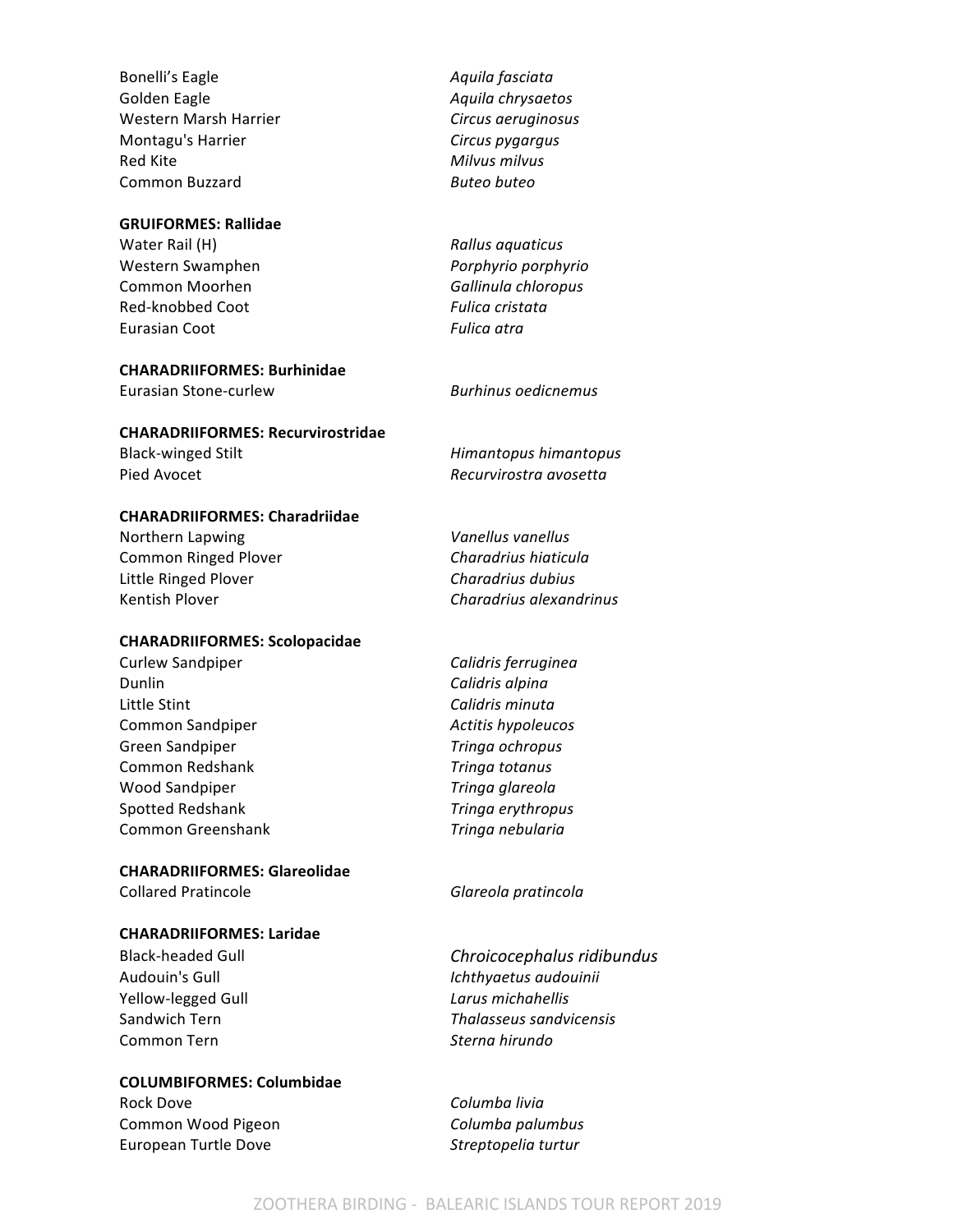| <b>Eurasian Collared Dove</b>    | Streptopelia decaocto     |
|----------------------------------|---------------------------|
| <b>CUCULIFORMES: Cuculidae</b>   |                           |
| Common Cuckoo                    | Cuculus canorus           |
| <b>STRIGIFORMES: Tytonidae</b>   |                           |
| Western Barn Owl                 | Tyto alba                 |
| <b>STRIGIFORMES: Strigidae</b>   |                           |
| Eurasian Scops Owl               | Otus scops                |
| <b>APODIFORMES: Apodidae</b>     |                           |
| <b>Common Swift</b>              | Apus apus                 |
| <b>Pallid Swift</b>              | Apus pallidus             |
| <b>CORACIIFORMES: Coraciidae</b> |                           |
| European Roller                  | Coracias garrulus         |
| <b>CORACIIFORMES: Meropidae</b>  |                           |
| European Bee-eater               | Merops apiaster           |
| <b>BUCEROTIFORMES: Upupidae</b>  |                           |
| Eurasian Hoopoe                  | Upupa epops               |
| <b>PICIFORMES: Picidae</b>       |                           |
| Eurasian Wryneck                 | Jynx torquilla            |
| <b>FALCONIFORMES: Falconidae</b> |                           |
| Common Kestrel                   | <b>Falco tinnunculus</b>  |
| Red-footed Falcon (poss)         | Falco vespertinus         |
| Eleonora's Falcon                | Falco eleonorae           |
| Eurasian Hobby                   | Falco subbuteo            |
| Peregrine Falcon                 | Falco peregrinus          |
| <b>PASSERIFORMES: Laniidae</b>   |                           |
| Balearic Woodchat Shrike         | Lanius senator badius     |
| <b>Woodchat Shrike</b>           | Lanius senator            |
| <b>PASSERIFORMES: Oriolidae</b>  |                           |
| Eurasian Golden Oriole           | Oriolus oriolus           |
| <b>PASSERIFORMES: Corvidae</b>   |                           |
| Northern Raven                   | Corvus corax              |
| <b>PASSERIFORMES: Paridae</b>    |                           |
| Eurasian Blue Tit                | Cyanistes caeruleus       |
| <b>Great Tit</b>                 | Parus major               |
| <b>PASSERIFORMES: Alaudidae</b>  |                           |
| Thekla's Lark                    | Galerida theklae          |
| <b>Greater Short-toed Lark</b>   | Calandrella brachydactyla |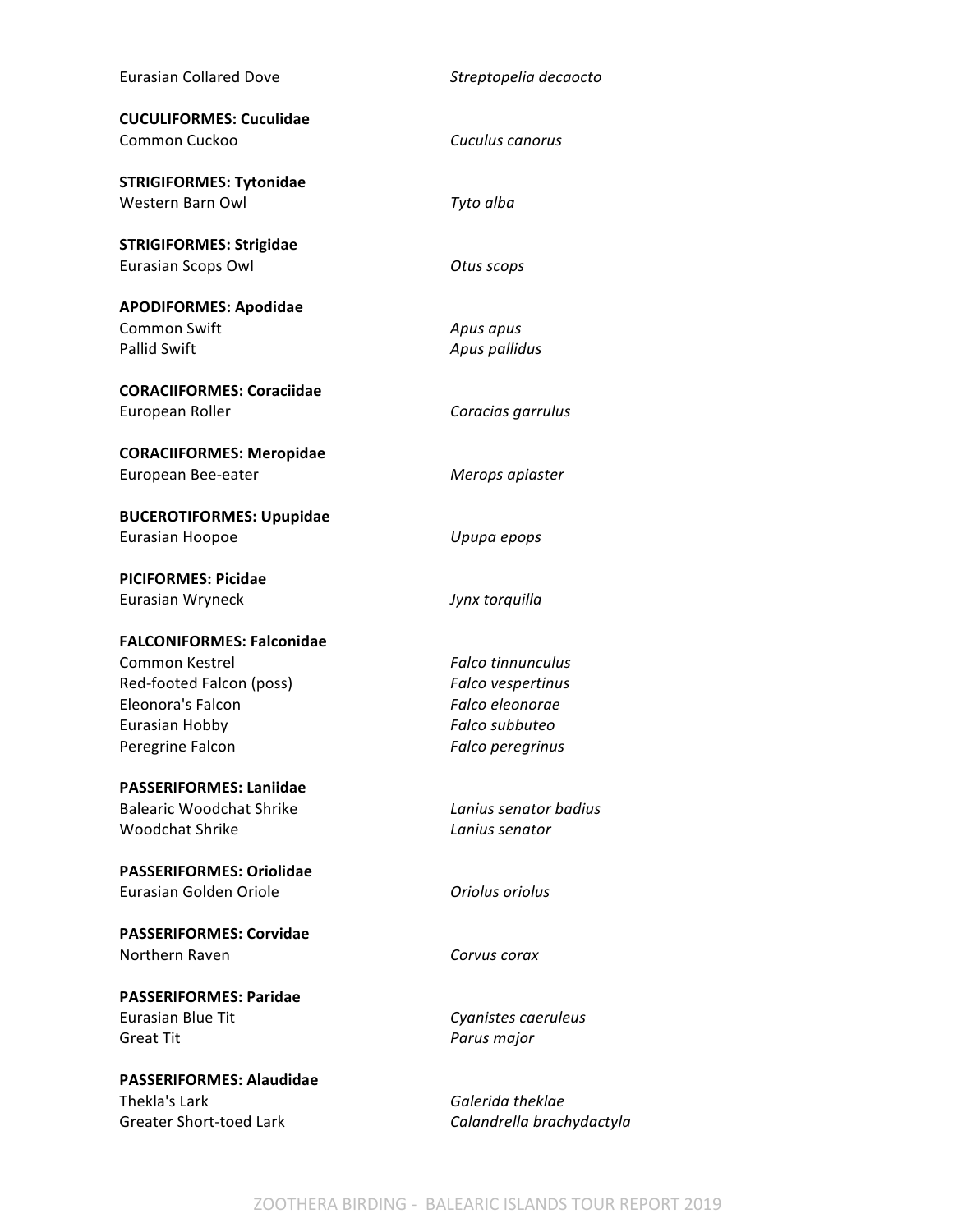#### **PASSERIFORMES: Hirundinidae**

Sand Martin *Riparia riparia* Barn Swallow **Hirundo** rustica Eurasian Crag Martin *Ptyonoprogne rupestris* Common House Martin **Delichon** urbicum Red-rumped Swallow **Cecropis daurica** 

#### **PASSERIFORMES: Cettiidae** Cetti's Warbler **Cettia** cetti

**PASSERIFORMES: Phylloscopidae** Willow Warbler *Phylloscopus trochilus* 

**PASSERIFORMES: Acrocephalidae** Great Reed Warbler *Acrocephalus arundinaceus* 

#### **PASSERIFORMES: Cisticolidae** Zitting Cisticola **Cisticola** *Cisticola juncidis*

**PASSERIFORMES: Sylviidae** Eurasian Blackcap *Sylvia atricapilla* Common Whitethroat *Sylvia communis* Balearic Warbler *Sylvia balearica* Sardinian Warbler **Sylvia** melanocephala

**PASSERIFORMES: Regulidae** Common Firecrest *Regulus ignicapilla* 

**PASSERIFORMES: Troglodytidae** Eurasian Wren **Figure 2018** Troglodytes troglodytes

# **PASSERIFORMES: Turdidae**

**Common Blackbird Common Blackbird** *Turdus merula* Song Thrush *Turdus philomelos* 

#### **PASSERIFORMES: Muscicapidae**

Spotted Flycatcher **Muscicapa** striata European Robin *Erithacus rubecula* Iberian Bluethroat *Luscinia svecica azuricollis* Common Nightingale *Luscinia megarhynchos* European Pied Flycatcher *Ficedula hypoleuca* Common Redstart *Phoenicurus* phoenicurus Blue Rock Thrush **Monticola** solitarius **Whinchat** *Saxicola rubetra* European Stonechat *Saxicola rubicola* Northern Wheatear *Oenanthe oenanthe* 

**PASSERIFORMES: Passeridae** House Sparrow *Passer domesticus*

Eurasian Tree Sparrow *Passer montanus*

Common Chiffchaff *Phylloscopus collybita* 

Moustached Warbler *Acrocephalus melanopogon*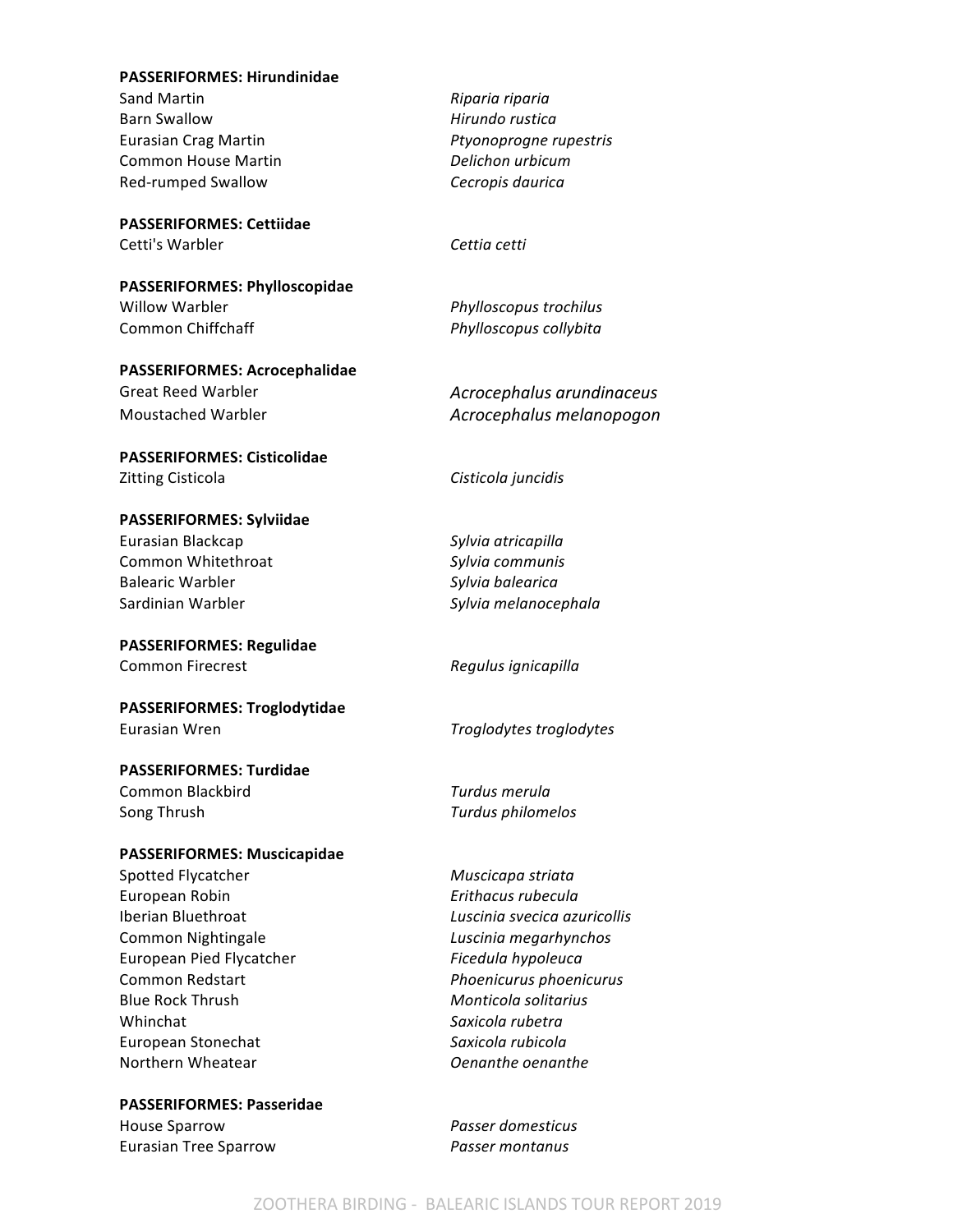#### **PASSERIFORMES: Prunellidae Dunnock** *Prunella modularis*

#### **PASSERIFORMES: Motacillidae**

Spanish Yellow Wagtail *Motacilla flava iberiae* White Wagtail **Motacilla** alba Tree Pipit **Anthus** trivialis Red-throated Pipit (H) **Anthus** cervinus

# **PASSERIFORMES: Fringillidae**

Common Chaffinch **Fingilla** coelebs European Greenfinch **Chloris** *Chloris chloris* **Common Linnet** *Linaria cannabina* European Goldfinch **Carduelis** *Carduelis carduelis* European Serin **Manufatan** *Serinus serinus* 

# **PASSERIFORMES:** Emberizidae

**Corn Bunting** *Emberiza calandra* Cirl Bunting *Emberiza cirlus* Common Reed Bunting *Emberiza schoeniclus*

Grey-headed Wagtail **Motacilla** flava thunbergi Italian Wagtail **Motacilla** *Motacilla flava cinereocapilla Motacilla Motacilla flava cinereocapilla* 

Balearic Red Crossbill *Loxia curvirostra balearica*



**Scopoli's Shearwater from the Formentera ferry**